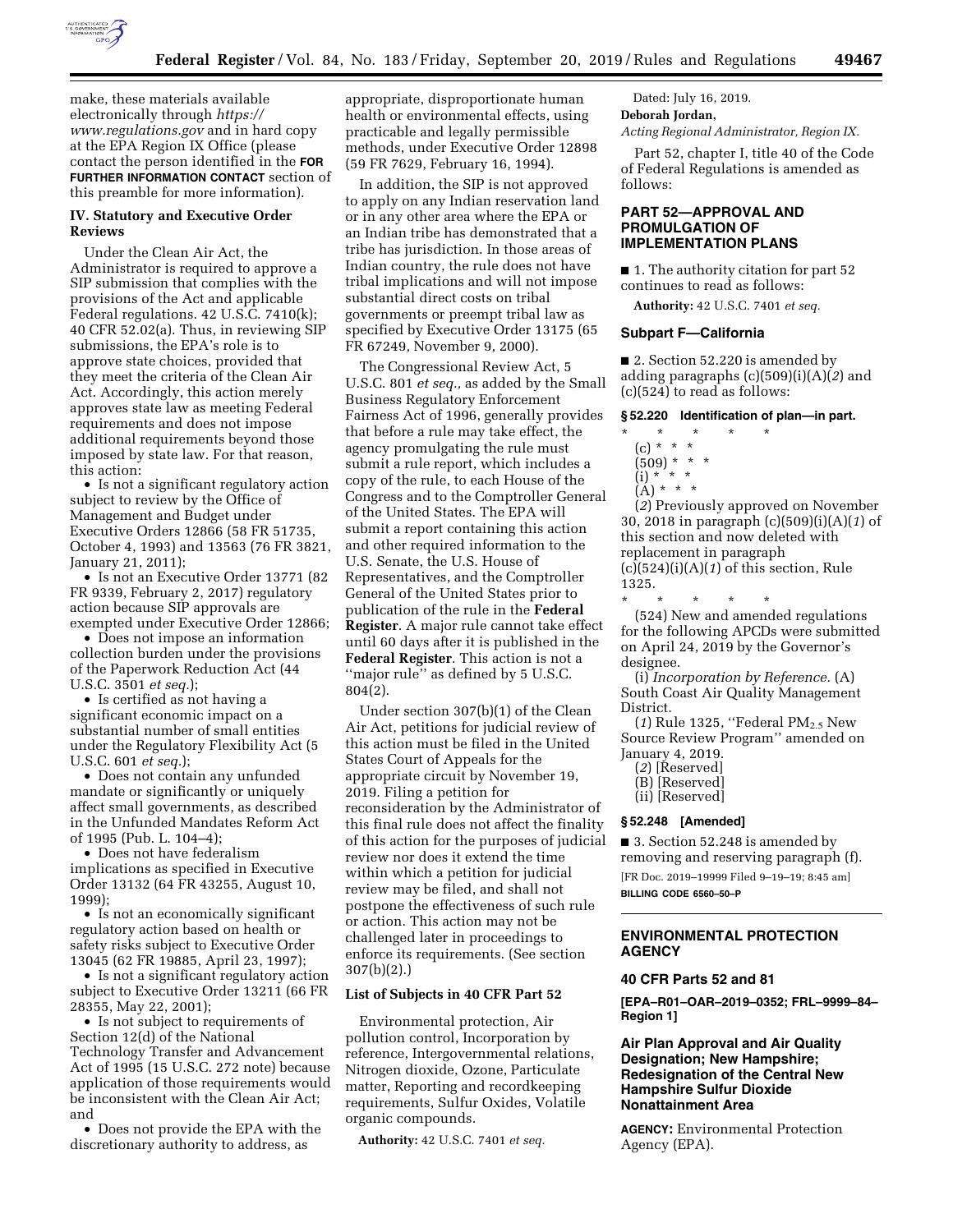#### **ACTION:** Final rule.

**SUMMARY:** The Environmental Protection Agency (EPA) is redesignating the Central New Hampshire nonattainment area from nonattainment to attainment for the 2010 1-hour primary sulfur dioxide  $(SO<sub>2</sub>)$  national ambient air quality standard (NAAQS). EPA is also approving the maintenance plan submitted by the State of New Hampshire for the area for the  $SO<sub>2</sub>$ NAAQS. This nonattainment area consists of portions of Hillsborough County, Merrimack County, and Rockingham County, New Hampshire. The primary emission source in the area is now subject to federally-enforceable emission control standards, and air quality in the area now meets the  $SO<sub>2</sub>$ NAAQS. This action is being taken under the Clean Air Act.

**DATES:** This rule is effective on September 20, 2019.

**ADDRESSES:** EPA has established a docket for this action under Docket Identification No. EPA–R01–OAR– 2019–0352. All documents in the docket are listed on the *[https://](https://www.regulations.gov) [www.regulations.gov](https://www.regulations.gov)* website. Although listed in the index, some information is not publicly available, *i.e.,* CBI or other information whose disclosure is restricted by statute. Certain other material, such as copyrighted material, is not placed on the internet and will be publicly available only in hard copy form. Publicly available docket materials are available at *[https://](https://www.regulations.gov) [www.regulations.gov](https://www.regulations.gov)* or at the U.S. Environmental Protection Agency, EPA Region 1 Regional Office, Air and Radiation Division, 5 Post Office Square—Suite 100, Boston, MA. EPA requests that if at all possible, you contact the contact listed in the **FOR FURTHER INFORMATION CONTACT** section to schedule your inspection. The Regional Office's official hours of business are Monday through Friday, 8:30 a.m. to 4:30 p.m., excluding legal holidays.

**FOR FURTHER INFORMATION CONTACT:**  Leiran Biton, Air Permits, Toxics and Indoor Programs Branch, U.S. Environmental Protection Agency, EPA Region 1, 5 Post Office Square—Suite 100, (Mail code 05–2), Boston, MA 02109–3912, tel. (617) 918–1267, email *[biton.leiran@epa.gov.](mailto:biton.leiran@epa.gov)* 

#### **SUPPLEMENTARY INFORMATION:**

Throughout this document whenever "we," "us," or "our" is used, we mean EPA.

# **Table of Contents**

I. Background and Purpose

- II. Final Action
- III. Statutory and Executive Order Reviews

# **I. Background and Purpose**

On July 31, 2019 (84 FR 37187), EPA published a Notice of Proposed Rulemaking (NPRM) for the State of New Hampshire. In the NPRM, EPA proposed to redesignate the Central New Hampshire nonattainment area from nonattainment to attainment for the 2010 1-hour primary SO<sub>2</sub> NAAQS. EPA also proposed to approve the maintenance plan New Hampshire submitted to ensure the area will continue to maintain the  $SO<sub>2</sub>$  NAAQS. New Hampshire submitted the request for redesignation and state implementation plan (SIP) submittal on March 16, 2018.

The NPRM provides the rationale for EPA's proposed approval, which will not be restated here. EPA received no public comments during the public comment period in response to the NPRM.

#### **II. Final Action**

EPA is redesignating the Central New Hampshire nonattainment area from nonattainment to attainment for the 2010 1-hour primary SO<sub>2</sub> NAAQS by amending 40 CFR 81.330. EPA is also approving the maintenance plan submitted by the State of New Hampshire for the Central New Hampshire nonattainment area for the  $2010$  1-hour primary  $SO<sub>2</sub>$  NAAQS as an addition to the New Hampshire SIP at 40 CFR 52.1520(e), ''Nonregulatory.''

In accordance with 5 U.S.C. 553(d), EPA finds there is good cause for these actions to become effective immediately upon publication. This is because a delayed effective date is unnecessary due to the nature of a redesignation to attainment, which relieves the area from certain CAA requirements that would otherwise apply to it. The immediate effective date for this action is authorized under both 5 U.S.C. 553(d)(1), which provides that rulemaking actions may become effective less than 30 days after publication if the rule ''grants or recognizes an exemption or relieves a restriction,'' and section 553(d)(3), which allows an effective date less than 30 days after publication ''as otherwise provided by the agency for good cause found and published with the rule.'' The purpose of the 30-day waiting period prescribed in section 553(d) is to give affected parties a reasonable time to adjust their behavior and prepare before the final rule takes effect. Today's rule, however, does not create any new regulatory requirements such that affected parties would need time to prepare before the rule takes effect. Rather, today's rule relieves the State of

planning requirements for this  $SO<sub>2</sub>$ nonattainment area. For these reasons, EPA finds good cause under 5 U.S.C. 553(d)(3) for these actions to become effective on the date of publication of these actions.

# **III. Statutory and Executive Order Reviews**

Under the Clean Air Act, the Administrator is required to approve a SIP submission that complies with the provisions of the Act and applicable Federal regulations. 42 U.S.C. 7410(k); 40 CFR 52.02(a). Thus, in reviewing SIP submissions, EPA's role is to approve state choices, provided that they meet the criteria of the Clean Air Act. Accordingly, this action merely approves state law as meeting Federal requirements and does not impose additional requirements beyond those imposed by state law. For that reason, this action:

• Is not a significant regulatory action subject to review by the Office of Management and Budget under Executive Orders 12866 (58 FR 51735, October 4, 1993) and 13563 (76 FR 3821, January 21, 2011);

• Is not an Executive Order 13771 regulatory action because this action is not significant under Executive Order 12866;

• Does not impose an information collection burden under the provisions of the Paperwork Reduction Act (44 U.S.C. 3501 *et seq.*);

• Is certified as not having a significant economic impact on a substantial number of small entities under the Regulatory Flexibility Act (5 U.S.C. 601 *et seq.*);

• Does not contain any unfunded mandate or significantly or uniquely affect small governments, as described in the Unfunded Mandates Reform Act of 1995 (Pub. L. 104–4);

• Does not have Federalism implications as specified in Executive Order 13132 (64 FR 43255, August 10, 1999);

• Is not an economically significant regulatory action based on health or safety risks subject to Executive Order 13045 (62 FR 19885, April 23, 1997);

• Is not a significant regulatory action subject to Executive Order 13211 (66 FR 28355, May 22, 2001);

• Is not subject to requirements of Section 12(d) of the National Technology Transfer and Advancement Act of 1995 (15 U.S.C. 272 note) because application of those requirements would be inconsistent with the Clean Air Act; and

• Does not provide EPA with the discretionary authority to address, as appropriate, disproportionate human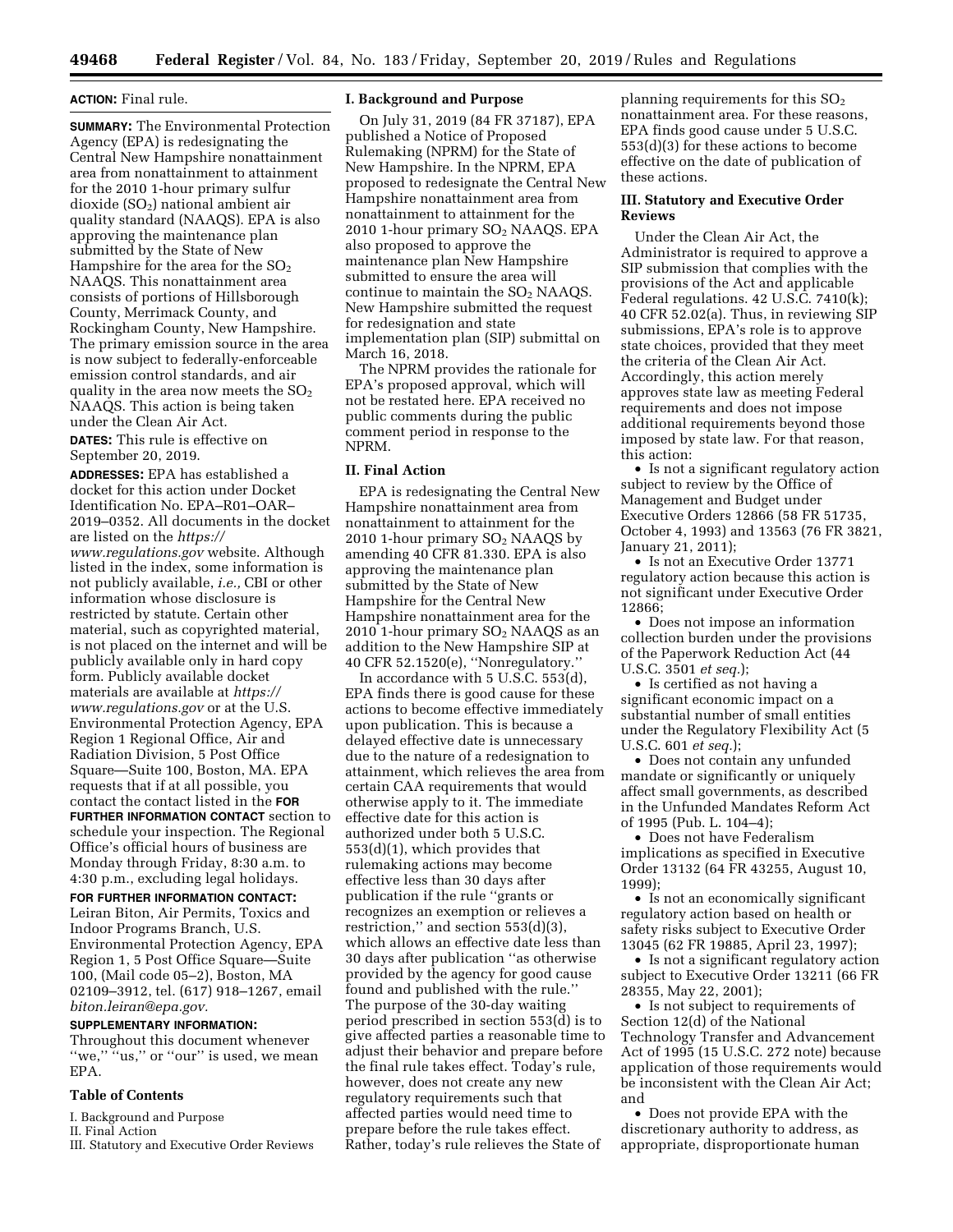health or environmental effects, using practicable and legally permissible methods, under Executive Order 12898 (59 FR 7629, February 16, 1994).

In addition, the SIP is not approved to apply on any Indian reservation land or in any other area where EPA or an Indian tribe has demonstrated that a tribe has jurisdiction. In those areas of Indian country, the rule does not have tribal implications and will not impose substantial direct costs on tribal governments or preempt tribal law as specified by Executive Order 13175 (65 FR 67249, November 9, 2000).

The Congressional Review Act, 5 U.S.C. 801 *et seq.,* as added by the Small Business Regulatory Enforcement Fairness Act of 1996, generally provides that before a rule may take effect, the agency promulgating the rule must submit a rule report, which includes a copy of the rule, to each House of the Congress and to the Comptroller General of the United States. EPA will submit a report containing this action and other required information to the U.S. Senate, the U.S. House of Representatives, and the Comptroller General of the United States prior to publication of the rule in the **Federal Register**. A major rule cannot take effect until 60 days after it

is published in the **Federal Register**. This action is not a ''major rule'' as defined by 5 U.S.C. 804(2).

Under section 307(b)(1) of the Clean Air Act, petitions for judicial review of this action must be filed in the United States Court of Appeals for the appropriate circuit by November 19, 2019. Filing a petition for reconsideration by the Administrator of this final rule does not affect the finality of this action for the purposes of judicial review nor does it extend the time within which a petition for judicial review may be filed, and shall not postpone the effectiveness of such rule or action. This action may not be challenged later in proceedings to enforce its requirements. (See section 307(b)(2).)

#### **List of Subjects**

#### *40 CFR Part 52*

Environmental protection, Air pollution control, Incorporation by reference, Intergovernmental relations, Reporting and recordkeeping requirements, Sulfur oxides.

#### *40 CFR Part 81*

Environmental protection, Air pollution control, Carbon monoxide,

NEW HAMPSHIRE NONREGULATORY

Incorporation by reference, Intergovernmental relations, Lead, Nitrogen dioxide, Ozone, Particulate matter, Reporting and recordkeeping requirements, Sulfur oxides, Volatile organic compounds.

Dated: September 12, 2019.

#### **Dennis Deziel,**

*Regional Administrator, EPA Region 1.* 

Parts 52 and 81 of chapter I, title 40 of the Code of Federal Regulations is amended as follows:

# **PART 52—APPROVAL AND PROMULGATION OF IMPLEMENTATION PLANS**

■ 1. The authority citation for part 52 continues to read as follows:

**Authority:** 42 U.S.C. 7401 *et seq.* 

#### **Subpart EE—New Hampshire**

■ 2. In § 52.1520, in paragraph (e), amend the table by adding an entry at the end to read as follows:

# **§ 52.1520 Identification of plan.**

- \* \* \* \* \*
	- (e) \* \* \*

| Name of nonregulatory SIP<br>provision                                                                                                                        | Applicable geographic<br>or nonattainment<br>area                       | State<br>submittal<br>date/effective<br>date | EPA approved date                                       | Explanations                                                                                                          |  |
|---------------------------------------------------------------------------------------------------------------------------------------------------------------|-------------------------------------------------------------------------|----------------------------------------------|---------------------------------------------------------|-----------------------------------------------------------------------------------------------------------------------|--|
| $\star$<br>1-Hour Sulfur Dioxide (2010)<br>Standard) Redesignation<br>Request and Maintenance<br>Plan for the Central New<br>Hampshire Nonattainment<br>Area. | $\star$<br>Central New Hampshire SO <sub>2</sub><br>Nonattainment Area. | $\star$<br>3/16/2018                         | 9/20/2019 [Insert Federal<br><b>Register</b> citation]. | $\star$<br>$\star$<br>The maintenance plan for the<br>2010 SO <sub>2</sub> NAAQS is Sec-<br>tion 6 of this submittal. |  |

# **PART 81—DESIGNATION OF AREAS FOR AIR QUALITY PLANNING PURPOSES**

■ 3. The authority citation for part 81 continues to read as follows:

**Authority:** 42 U.S.C. 7401 *et seq.* 

# **Subpart C—Section 107 Attainment Status Designations**

■ 4. Section 81.330 is amended in the table entitled ''New Hampshire—2010

Sulfur Dioxide NAAQS (Primary)'' by revising the entry for ''Central New Hampshire, NH'' to read as follows:

**§ 81.330 New Hampshire.** 

- \* \* \* \* \*
- NEW HAMPSHIRE—2010 SULFUR DIOXIDE NAAQS

[Primary]

|                                                                                                                                                         | Designation        |             |  |
|---------------------------------------------------------------------------------------------------------------------------------------------------------|--------------------|-------------|--|
| Designated area <sup>1</sup>                                                                                                                            | Date <sup>2</sup>  | Type        |  |
| Hillsborough County (part).<br>Goffstown Town.<br>Merrimack County (part).                                                                              | September 20, 2019 | Attainment. |  |
| Allenstown Town, Bow Town, Chichester Town, Dunbarton Town, Epsom Town,<br>Hooksett Town, Loudon Town, Pembroke Town, Pittsfield Town, City of Concord. |                    |             |  |